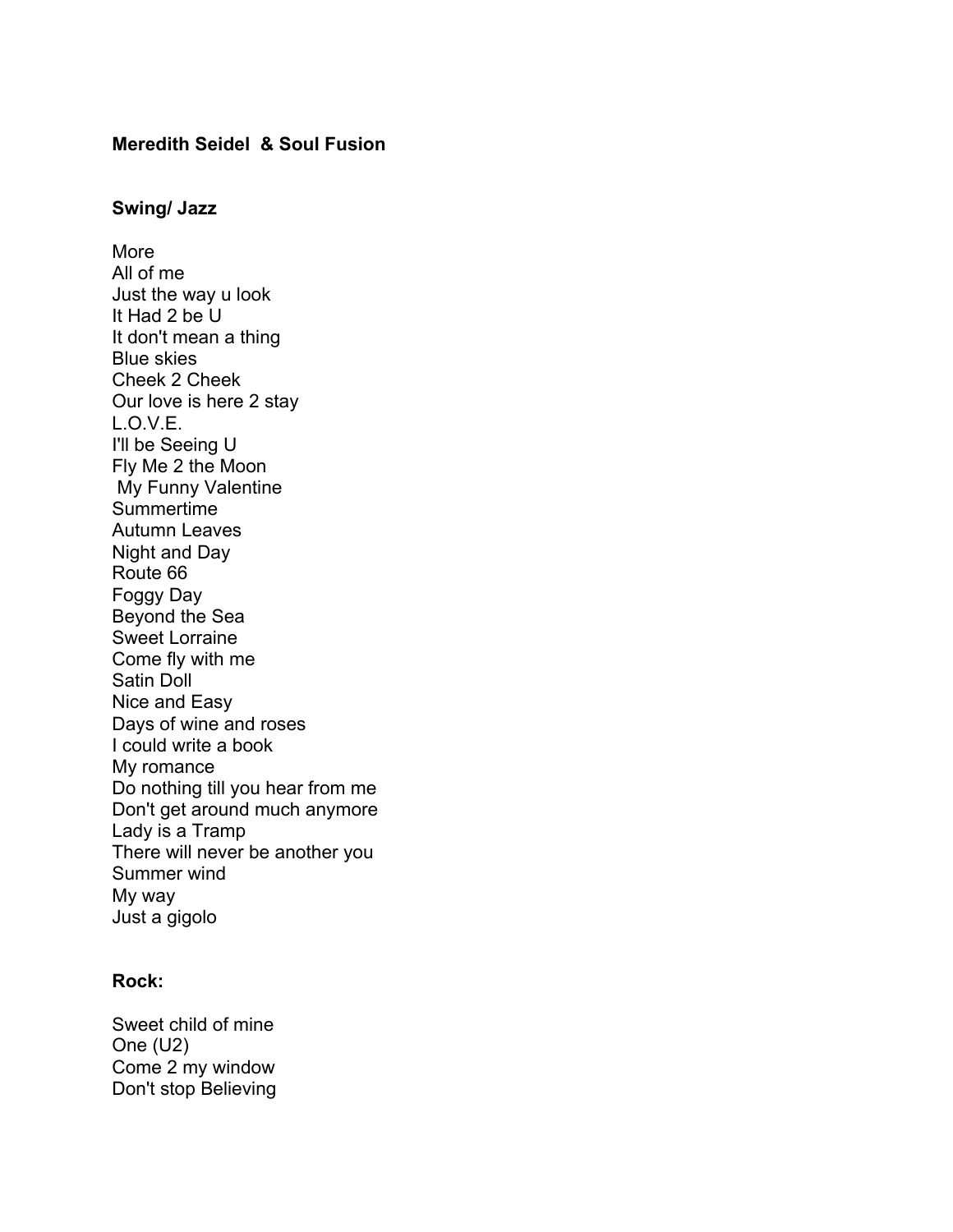Who's Crying Now Black Horse and cherry tree Stairway to Heaven Mustang sally Hotel CA Heart of Matter Bennie and the Jets Proud Mary -- Fleetwood Mac/ Stevie Nicks medley: Rhiannon- , Leather and Lace-, Landslide-Me and Bobby McGee Roxanne Change the World - Eric Clapton Black Magic Woman What I like about you - Romantics Johnny B. Goode Pride and Joy BROWN EYED GIRL - Van Morrison BURNING DOWN TGE HOUSE - Talking Heads SWEET HOME ALABAMA - Lynyrd Skynyrd Build me a buttercup Twist and shout - Beatles I saw her standing there White room Stuck in the middle Suzie Q Miss you - Rolling stones Money for Nothing Crazy little thing called love It's still Rock n roll to me Piano man Walk of life Light my fire Purple Haze Little Wing

# **50's - 60's**

All shook up Hound dog Blue suede shoes Don't be cruel Jump, jive, and wail Rock around the clock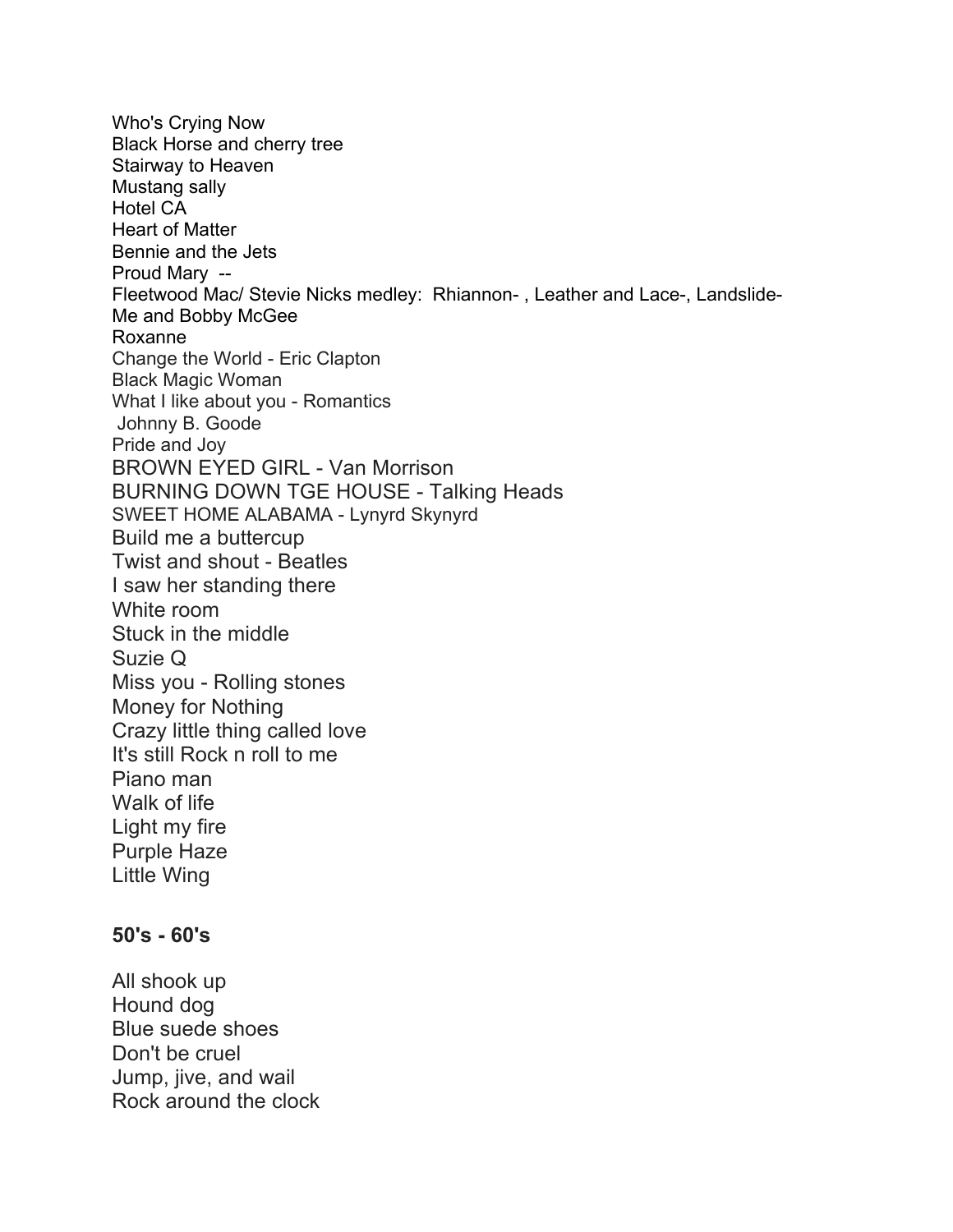The Twist Johnny b. goode Shake, rattle, and roll Mess Around **Michelle** In my life Something Hard Day's nite If i fell With a little help from my friends **Blackbird** 

### **Contemporary:**

Pokerface -- piano - unplugged Paparazzi -- piano - unplugged Sunday Morning -Maroon 5 Glitter in the Air - Pink Viva la Vida - coldplay I kissed a Girl - katy perry Grenade -- Bruno Mars Like a Bird -- Nelly Furtado Thank You -- Dido Someone LIke U Mercy - Duffy Set Fire to the Rain The 1 that Got Away Hallelujah Rolling in the Deep Love Song - Adele-Like a Star Rehab - Amy Winehouse You know I'm no Good - Amy winehouse Try - Pink Just give me a Reason - Pink Applause - Saxobeat - Feel so Close - calvin harris Blister in the sun The Middle Clocks - coldplay

**Groove --- slow:**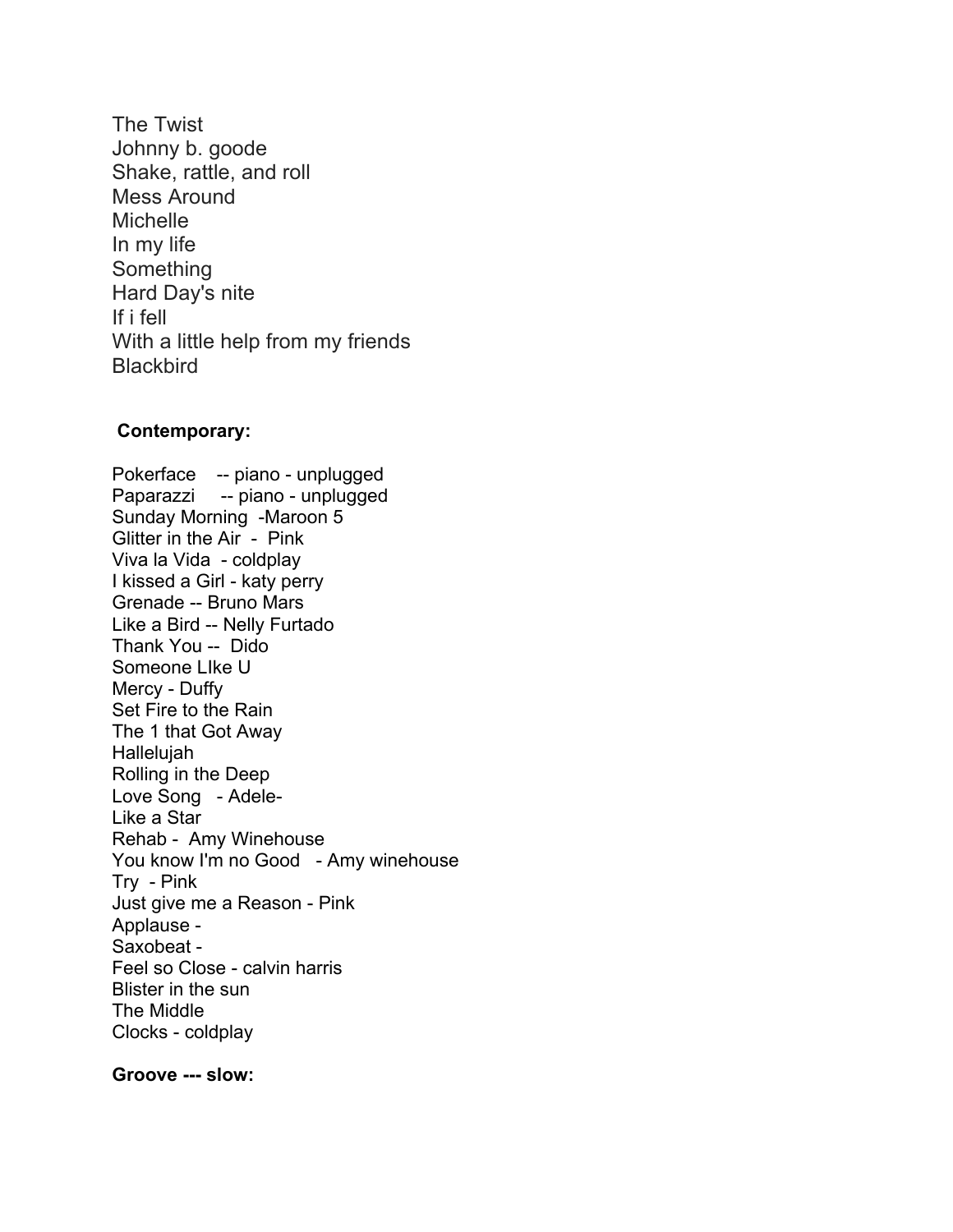Ain't no sunshine Killing me softly

Fever It's too late Don't know why Love in need of love Dock of Bay What U won't do 4 Love It's Love - jill scott Walk on the wild side Just the 2 of us

### **Groove --- fast:**

U gotta be What's going on Let's stay together **Superstition** I wish Isn't she lovely Sir duke Proud mary Chain of fools Stand by me Midnite Train 2 Georgia Missing (like a desert miss the rain) Ain't Nobody Tell Me Something Good Under the Boardwalk On Broadway **Maneater** MOONDANCE - Van Morrison Circles - billy preston Go to the Mardi Gras When the saints go marching in

# **Ballads:**

Nobody does it better Someone 2 watch over me As time goes by You've Changed Fire and Rain Imagine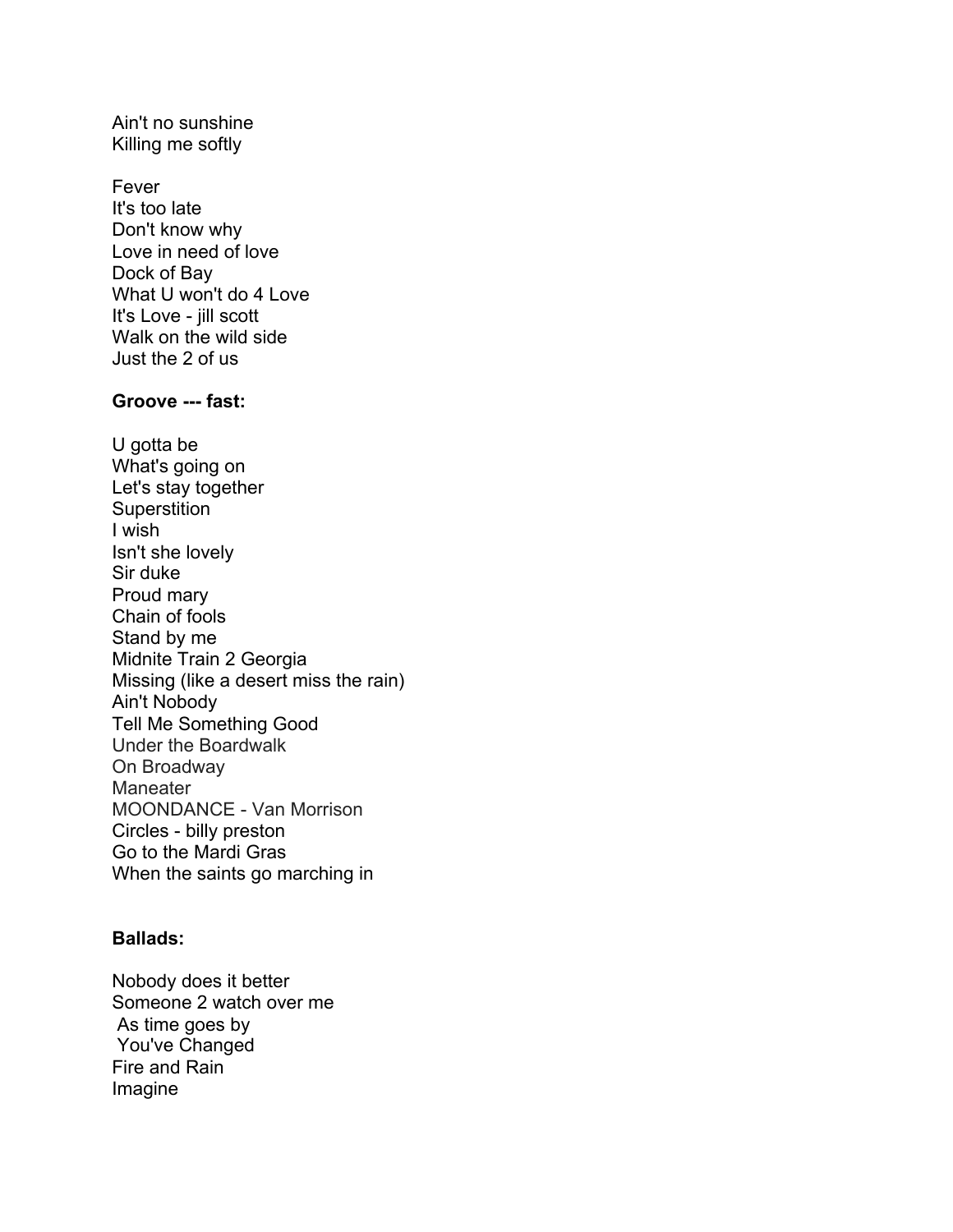Yesterday Let it Be Wind beneath wings Wonderful World Breaking up is hard 2 do Your song NY state of mind (billy joel) w/ Empire State of Mind (alicia keys) Time after time (cyndi lauper) True colors (eva cassidy ver. ) Lately Landslide Overjoyed Neither 1 of us Smile **Unforgettable** Get here Angel --sara mclaughlin - the Rose Youve got friend Blue bayou Ooh baby baby Desperado Still the one Over the rainbow **Superstar** I can't make u love me Misty Falling --- alicia keys If I Ain't got U -- alicia keys First time ever i saw Face Wild Horses Evergreen Rapture Way we Were Valentine - martina mcbride So Far Away To Make U Feel My Love - Adele Journey medley: Faithfully- , Who's Crying Now- , Dont Stop Believing- Open Arms - UNCHAINED MELODY - Righteous Bros. My Girl WONDERFUL TONIGHT - Eric Clapton When a man loves a woman Purple Rain DONT LET THE SUN GO DOWN ON ME - Elton John FIELDS OF GOLD - Sting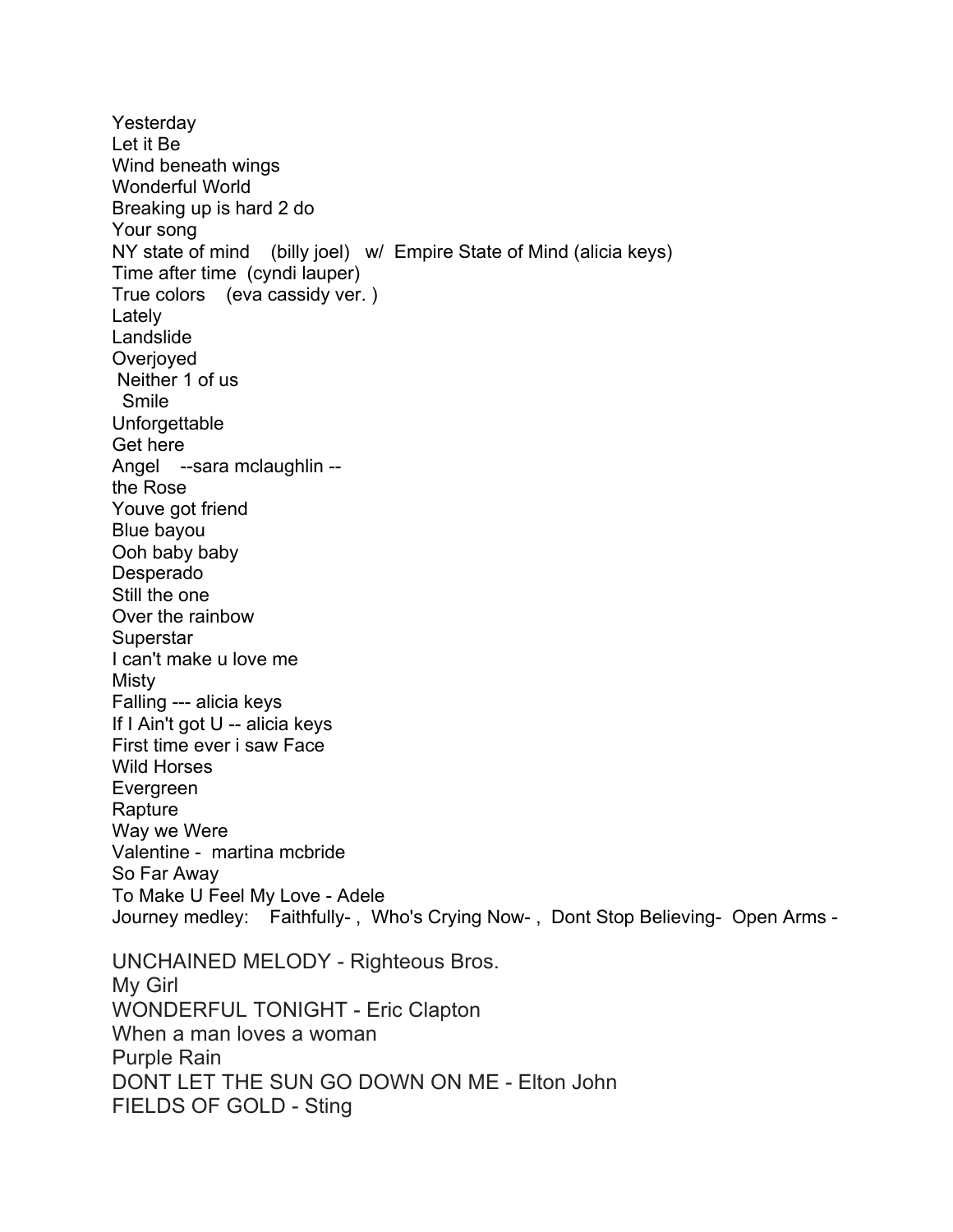## FRAGILE - Sting

Can't take my eyes off of you Every breath you take Sara Smile You are so beautiful Lady in Red All of me - john legend Sailing Sea of love

## **Blues/ Gospel**

Sunday kind of love At last Georgia Wade in water Wayfaring Stranger People get ready/ crazy love U send me Since I Fell for U Bridge over troubled water If I ain't got U Natural woman Change is gonna come Ordinary People God Bless Child Son of Preacher Man (aretha F.) Sista (color Purple) Love Me like a Man Makin' Whoope Gimme 1 Reason Stormy Monday

## **Reggae:**

3 Little Birds Baby I love your way One Love

# **Waltz:**

Could I have this dance? moon river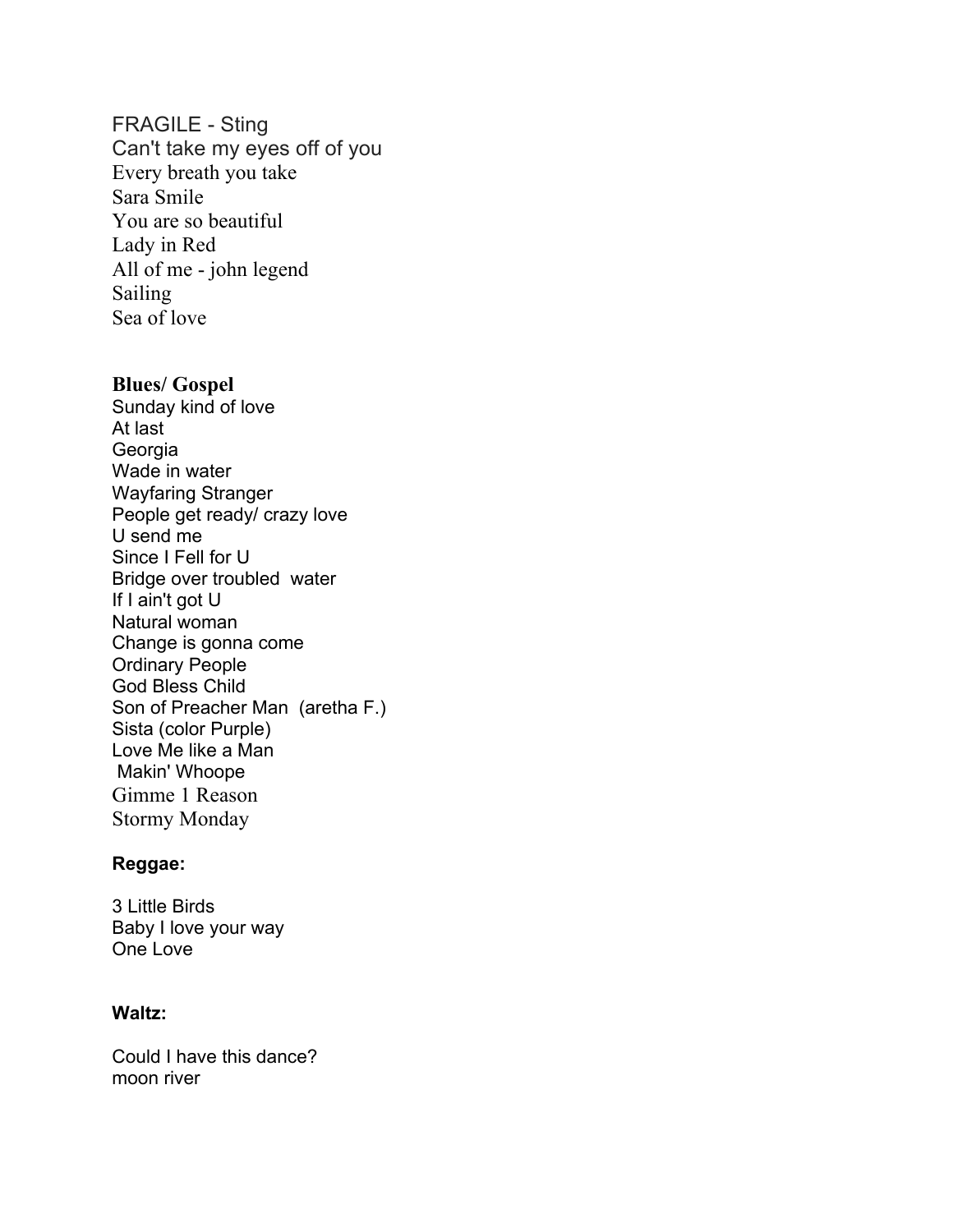### **Latin:**

Girl from Ipan. Smooth operator Save the last dance Shadow of your smile I Remember you **Margaritaville** Oye como va Bésame mucho S'wonderful Hot, hot, hot

## **dance**:

I will survive rappers delight boogie oogie we are family dancing queen last dance I want U back Please don't stop music billie jean shake your body down 2 the ground Carribean Queen Bad girls MacArthur Park Holiday Vogue Into the Groove Happy Play that Funky Music Brick House Kiss Good Feeling - Flo Rida Get down Tonight Shake your booty Cool - The Time Let's Work - Prince Jungle Love - The Time Musicology Gett off Cream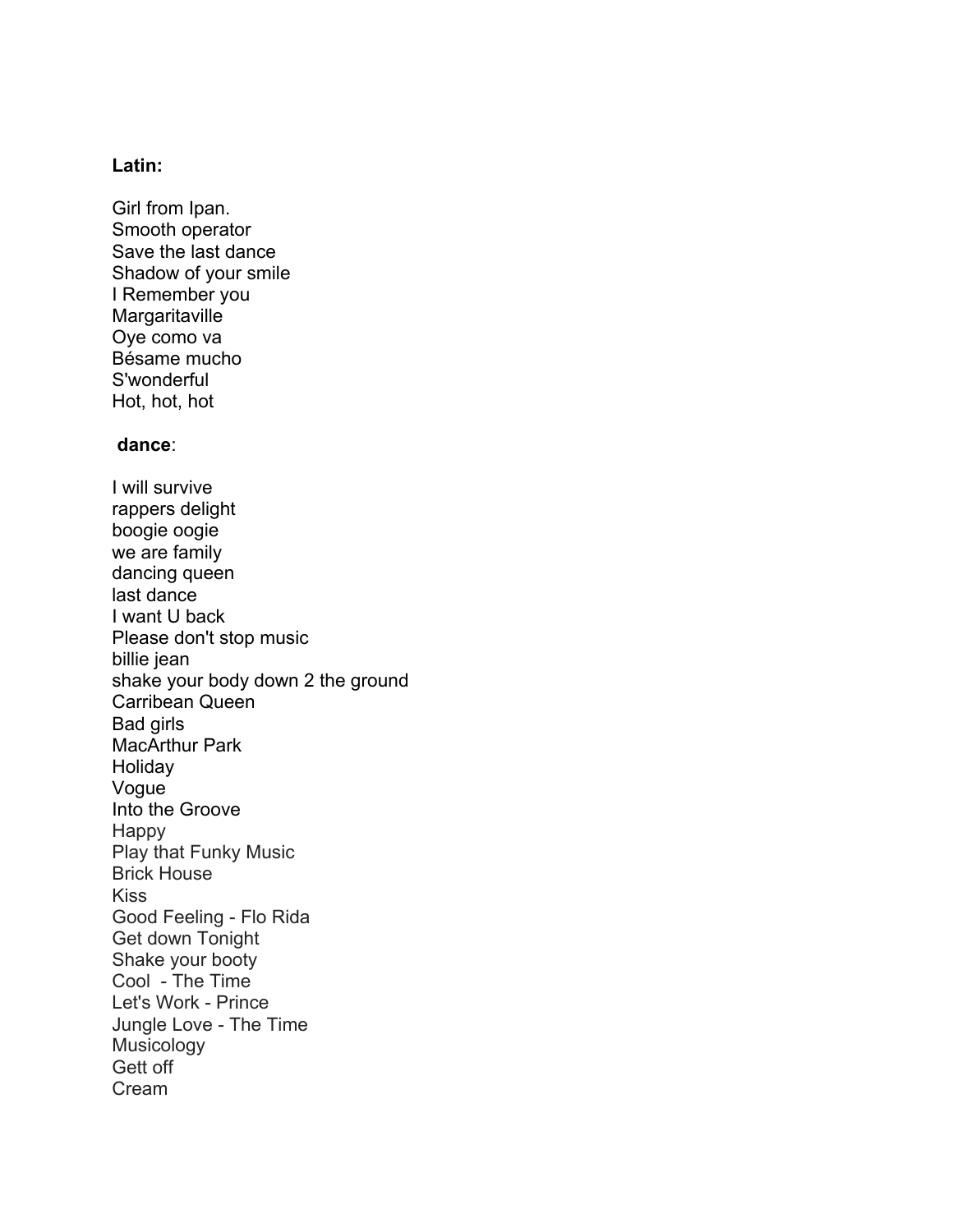The Bird - The Time Little Red Corvette When Doves Cry Raspberry Beret Love Rollercoaster - Ohio Players Forget You Get Lucky Wake Me Up - Avicii Skin Tight - Ohio Players Fire - Ohio Players Shining Star - EWF September - EWF P Funk Tear the Roof off the Sucka Flashlight Thank You for lettin me be myself Dance to the music Sex Machine - JB I got the Feelin - JB I feel good - JB Super Bad JB Make it Funky JB Papas got a Brand new bag JB Ain't too Proud to Beg I Can't help myself HUNGRY LIKE THE WOLF - Duran Duran I CANT GO FOR THAT - Hall & Oates I GOTTA FEELING - Black Eyed Peas Da Butt **Sexyback** Locked out of Heaven CRAZY - Gnarls Barkley KISS ON MY LIST - Hall & Oates LOVE SHACK - B-52's MARRY YOU - Bruno Mars NEVER GONNA GIVE YOU UP - Rick Astley Dec. 63, oh what a night Moves like Jagger - maroon 5 Hot, hot, hot Blurred Lines Build me a Buttercup Sweet Caroline Let's Dance Calle Ocho - I know you want me